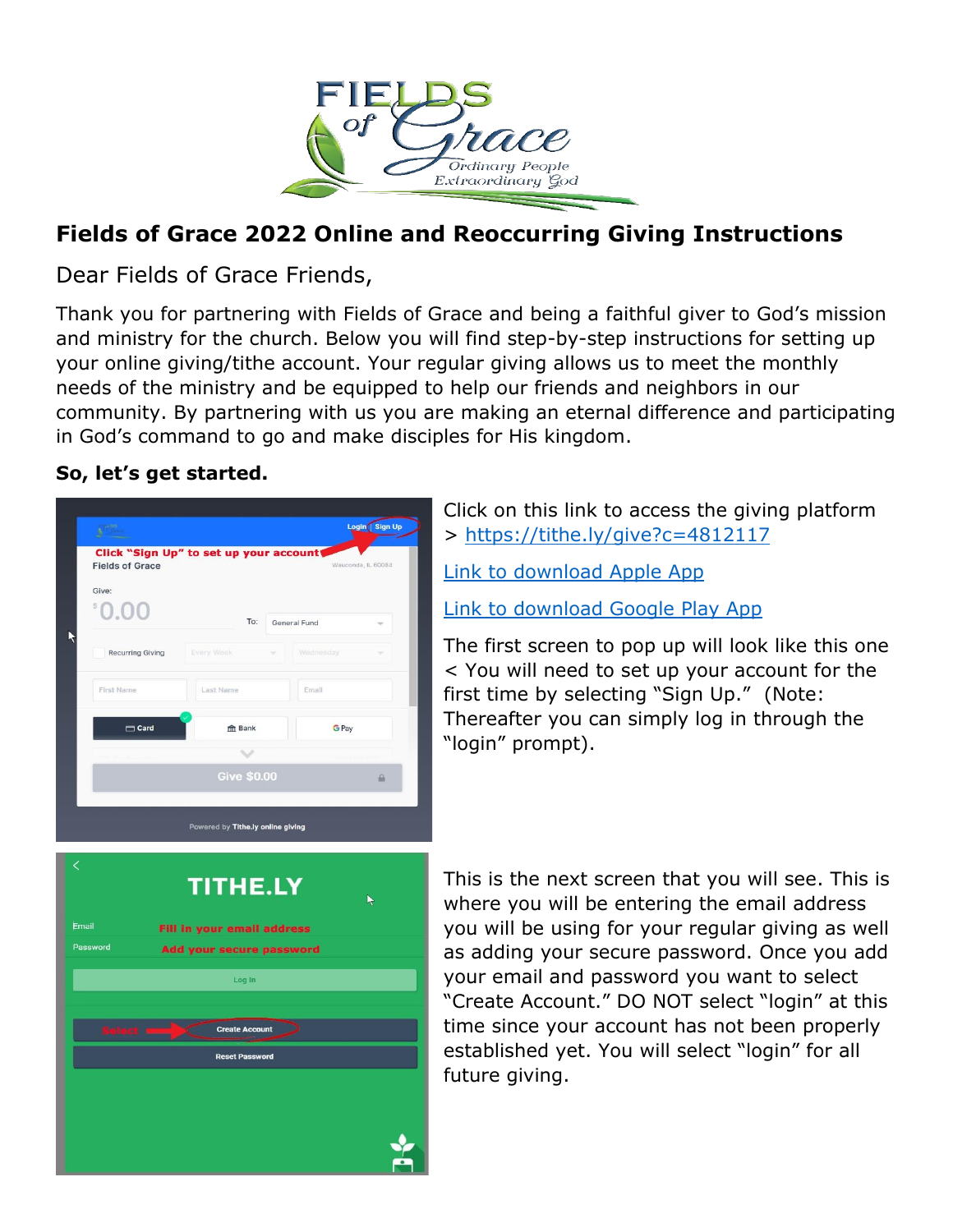

Next, add your first and last name, email address, a password (then confirm by adding it again) and add a PIN number you will remember and confirm it. Next you will select "Submit."

| <b>Create an account</b>         |                                                |  |  |  |
|----------------------------------|------------------------------------------------|--|--|--|
| Jeanine                          |                                                |  |  |  |
| Weintz                           |                                                |  |  |  |
| fieldsofgracefellowshp@gmail.com |                                                |  |  |  |
| <b><i>NAMESPROPER</i></b>        | Tithe.ly                                       |  |  |  |
| <b><i><u>ANNESONABRA</u></i></b> | Your account has been created<br>successfully! |  |  |  |
| Click OK<br>----                 | OK                                             |  |  |  |
|                                  |                                                |  |  |  |
| Submit                           |                                                |  |  |  |

You will receive a confirmation and then click the "OK" button.



You will then be asked to enter in the 4-digit PIN you previously selected for your personal account. Add your PIN in the box and press enter.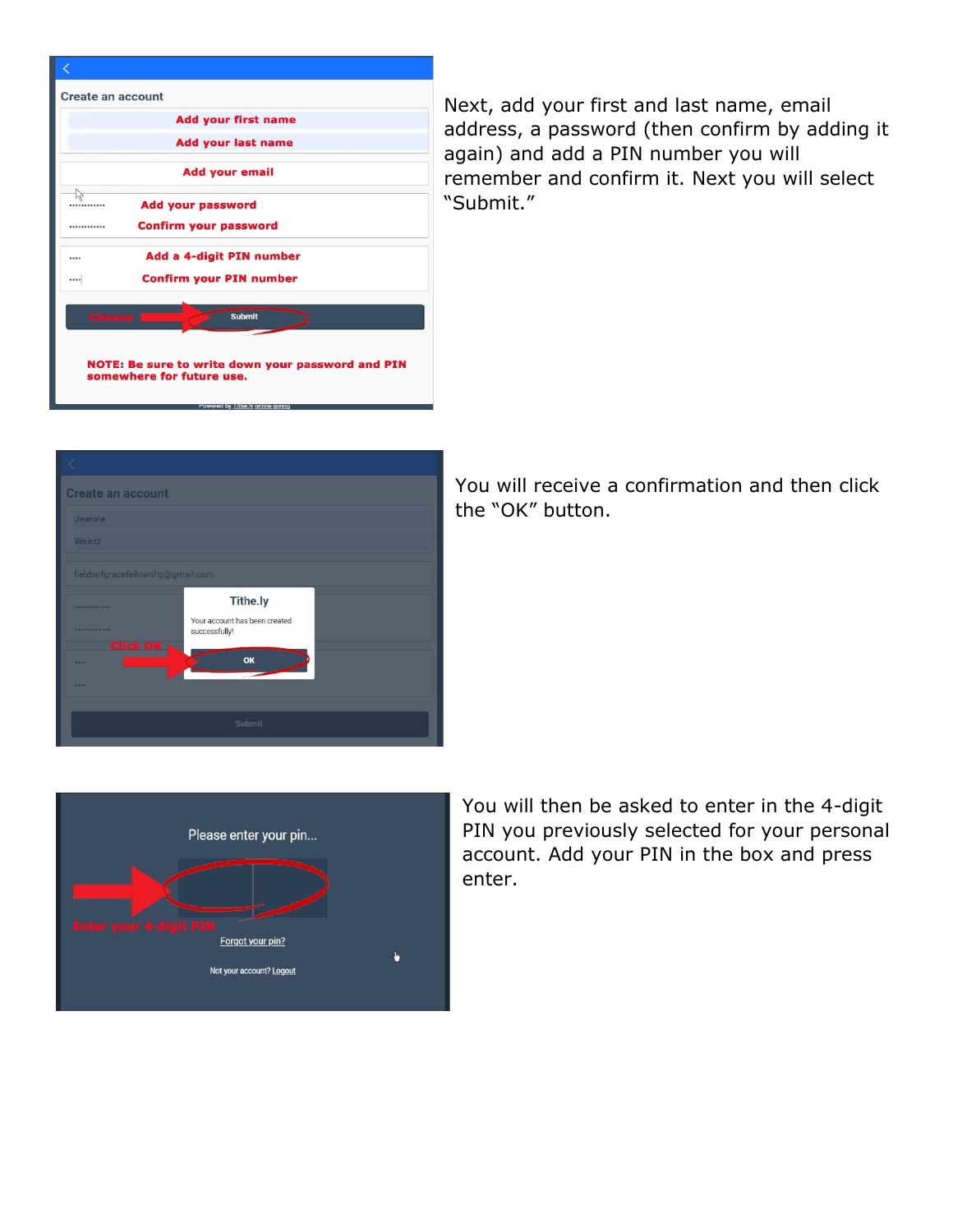| $\equiv$                |                          |                     |
|-------------------------|--------------------------|---------------------|
| <b>Fields of Grace</b>  | <b>Main Giving Page</b>  | Wauconda, IL 60084  |
| Give:<br>0.00           | To:                      | General Fund<br>w   |
| <b>Recurring Giving</b> | <b>Every Week</b><br>200 | Wednesday<br>$\sim$ |
|                         |                          |                     |
| $\Box$ Card             | <b>血 Bank</b>            | <b>G</b> Pay        |
| Add a payment method    |                          | Cover Fees          |
|                         | <b>Give \$0.00</b>       | $\triangle$         |
|                         |                          |                     |

You will now be brought to the main giving page where you will need to set up your bank or credit card before selecting any other options. Click on the "Add Payment" and follow the prompts.

You can use a credit or debit cart (the 'card' tab), a direct draft (the 'Bank' tab) or Google Pay (The G Pay symbol), however, you do NOT click on those from this screen. Go to "Add a payment method" first.



This is where you will select Credit/Debit card info by clicking on the white '+' in the green box.

If you decide to use Apple Pay or one of the other sources listed in the black box, click on the one you want and follow the prompts.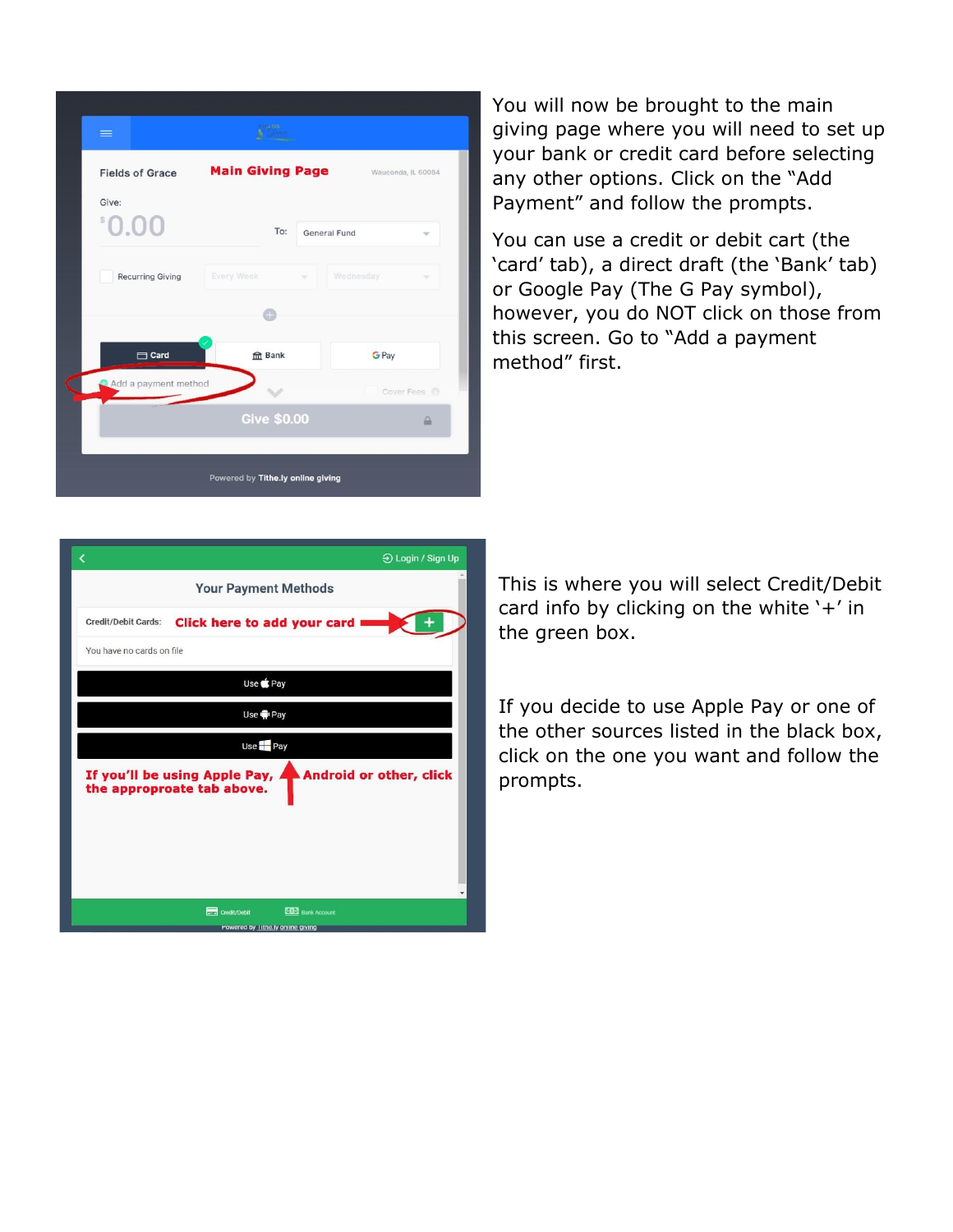|                                 | → Login / Sign Up                          |  |  |  |
|---------------------------------|--------------------------------------------|--|--|--|
| Add a credit / debit card       |                                            |  |  |  |
| Card number                     | MM / YY CVC                                |  |  |  |
| Add credit or debit card number | <b>Add month/year</b><br>and security code |  |  |  |
| <b>Add Card</b>                 |                                            |  |  |  |
| "Add Card"<br><b>Select</b>     |                                            |  |  |  |
|                                 |                                            |  |  |  |
|                                 |                                            |  |  |  |
|                                 |                                            |  |  |  |

Fill in your credit or debit information number, the expiration date (MM/YY) and the CVC (three-digit security code on your card) then select "Add Card."



You will receive this confirmation screen letting you know that your card was added successfully. Click on "OK" to advance to the next screen.



On the gift entering page:

1. Enter the gift amount you'd like to make.

2. This defaults to the General Fund.

3. Select if this is recurring or a onetime gift.

4. If recurring, select your frequency from the drop-down menu.

5. If recurring, select the day of the week you'd like your gift to disburse. 6. Click the 'Cover Fees' box if you'd like to cover the processing fee collected by Tithe.ly

7. This will be your final total.